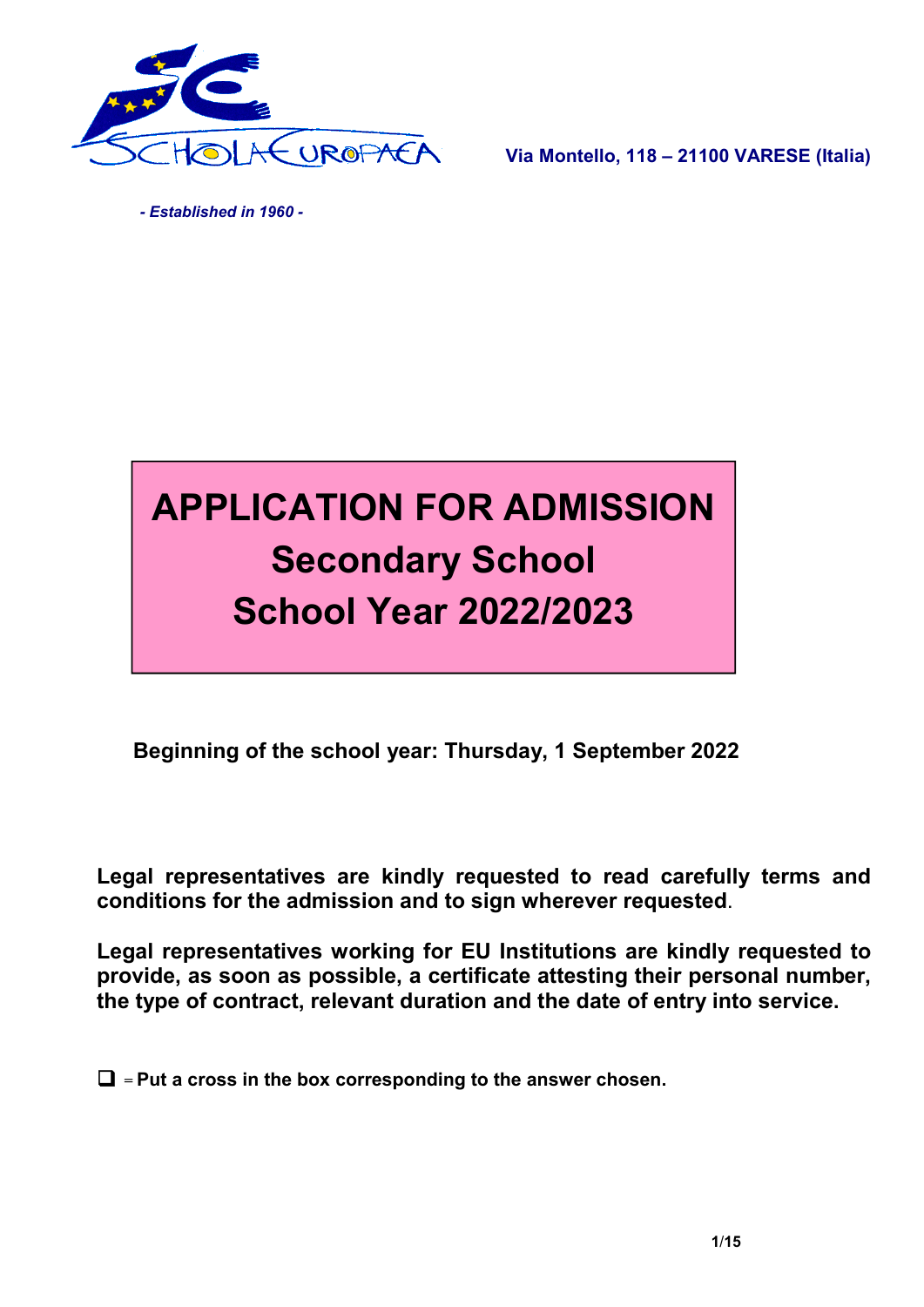#### AGE REQUIREMENTS IN THE EUROPEAN SCHOOLS

- a) In principle, no child may be admitted to the school if he/she is two years (three years for secondary years 4-6) older than the normal age resulting from application of the above provisions to his/her particular case.
- b) Pupils with special educational needs: these cases are dealt with in accordance with the provisions laid down by the Decision of the Board of Governors on the policy on the provision of educational support in the European Schools (document 2012-05-D-14-en-10, which can be consulted on www.eursc.eu).

### TABLE OF EQUIVALENCES OF TEACHING LEVELS/YEAR GROUPS

The table of equivalences in Annex II (document 2014-03-D-14-en-10, which can be consulted on www.eursc.eu) shows the equivalences of teaching levels/year groups between the different education systems of the EU Member States and the European Schools system.

### REGULATIONS FOR LANGUAGE TEACHING IN THE EUROPEAN SCHOOLS

#### A fundamental principle of the European Schools is the teaching of mother tongue /dominant language as first language (L1).

This principle implies the pupil's enrolment in the section of his/her mother tongue/ dominant language where such a section exists.

This principle may be waived only where the child has been educated in a language other than his/her mother tongue/dominant language for a minimum of two years at primary or secondary level. The European Schools will presume in that case that the child will be capable of continuing his/her schooling in the language in question.

In schools where the section corresponding to a pupil's mother tongue/dominant language does not exist, he/she will generally be enrolled in one of the vehicular language sections.

He/She will attend the course in his/her mother tongue/dominant language organised for so-called SWALS (Students Without A Language Section).

Parents will not be free to choose their child's first language (L1), its determination being the responsibility of the School's Director. L1 must correspond to the child's mother tongue or dominant language, in the case of multilingual children, the dominant language being the one of which they have the best command.

Should there be any dispute about the pupil's L1, it will be the Director's responsibility to determine which language it is, on the basis of the information provided by the pupils' legal representatives on the enrolment form and by requiring the pupil to take comparative language tests, organised and under the control of the school's teachers. The tests will be organised whatever the pupil's age and teaching level, i.e. including the nursery cycle. (Article 47.e. of the General Rules of the European Schools.)

#### Determination of L1 at the time of the child's enrolment is definitive in principle.

A change of Language 1 may only be authorised by the Director for compelling pedagogical reasons, duly established by the Class Council and on the initiative of one of its members.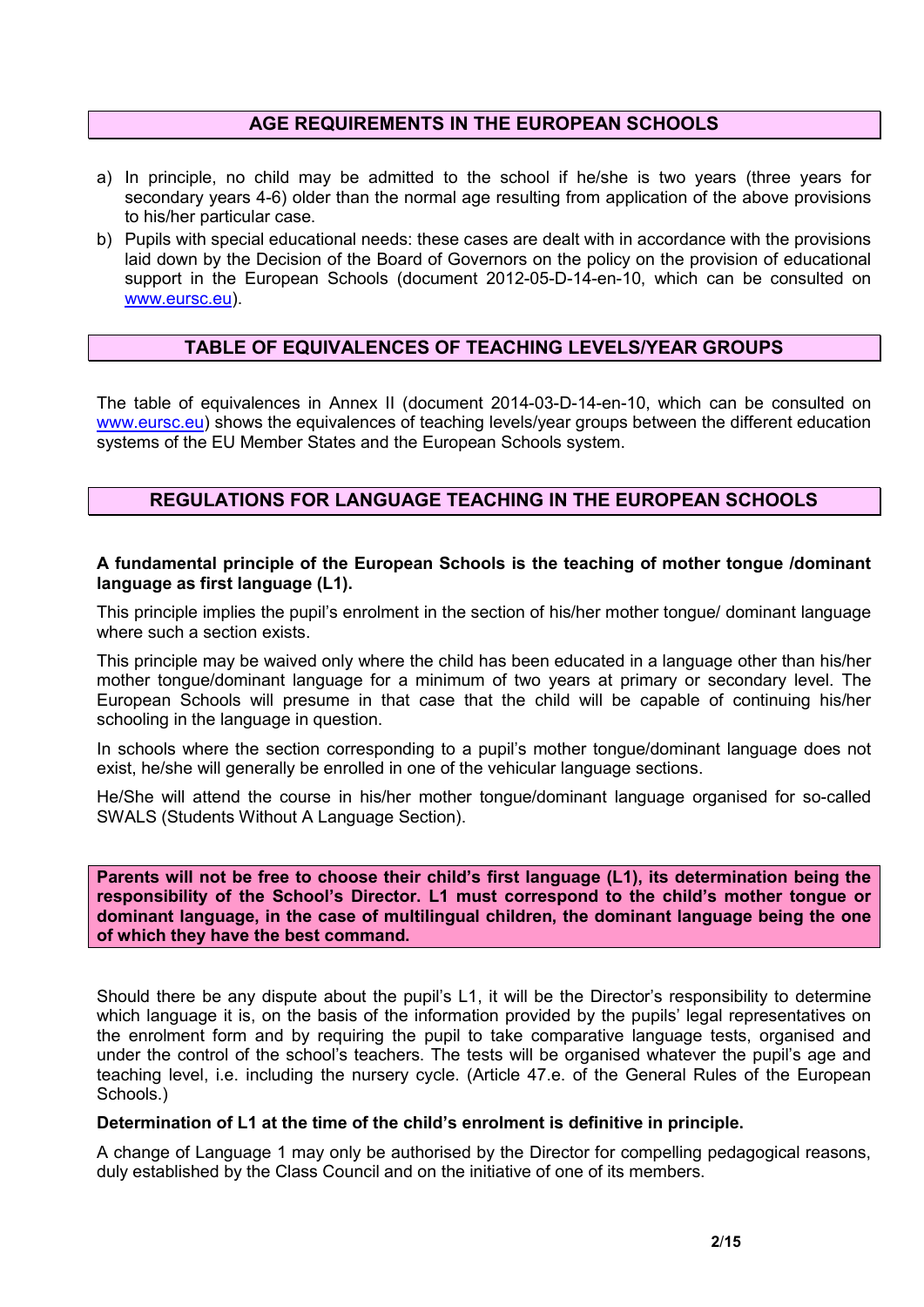### IN THE EUROPEAN SCHOOLS, PUPILS CAN IN PRINCIPLE STUDY UP TO FIVE LANGUAGES.

#### Nursery cycle

| It is taught from the age of admission into the nursery cycle and is the language of the<br>Language 1<br>section in which the pupil is enrolled.<br>(L1)<br>For SWALS, Language 1 is different from the language of the section. |  |
|-----------------------------------------------------------------------------------------------------------------------------------------------------------------------------------------------------------------------------------|--|
|-----------------------------------------------------------------------------------------------------------------------------------------------------------------------------------------------------------------------------------|--|

#### Primary and secondary cycles

| Language 1<br>(L1) | It is taught from primary year 1 and is the language of the section in which the pupil is<br>enrolled.<br>For SWALS, Language 1 is different from the language of the section.     |
|--------------------|------------------------------------------------------------------------------------------------------------------------------------------------------------------------------------|
| Language 2         | It is taught from primary year 1: this language can only be DE (German), EN (English) or FR                                                                                        |
| (L2)               | (French) and must be different from Language 1.                                                                                                                                    |
|                    | In secondary years 3-5, a pupil's Language 2 (DE, EN or FR) is his/her working language for<br>Human Sciences, History, Geography, Economics and Religion/Non-confessional ethics. |
| Language 3         | It is taught from secondary year 1; it can be any official language of the European Union                                                                                          |
| (L3)               | countries not studied as L 1 or L 2. L3 in year 1 is a beginners' course.                                                                                                          |
| Language 4         | It is taught as an option from secondary year 4; it can be any official language of the                                                                                            |
| (L4)               | European Union countries not studied as L1, L2 or L3. L4 in year 4 is a beginners' course.                                                                                         |
| Language 5         | It is taught as a 2-period complementary course from secondary year 6. It is a course for                                                                                          |
| (L5)               | beginners, i.e. pupils who have never formally studied the language in question.                                                                                                   |

### Official languages of the European Union

| BULGARIAN (BG) | DUTCH (NL)    | FRENCH (FR)    | IRISH (GA)      | MALTESE (MT)    | SLOVAK (SK)  |
|----------------|---------------|----------------|-----------------|-----------------|--------------|
| CROATIAN (HR)  | ENGLISH (EN)  | GERMAN (DE)    | ITALIAN (IT)    | POLISH (PL)     | SLOVENE (SL) |
| CZECH (CS)     | ESTONIAN (EE) | GREEK (EL)     | LATVIAN (LV)    | PORTUGUESE (PT) | SPANISH (ES) |
| DANISH (DK)    | FINNISH (FI)  | HUNGARIAN (HU) | LITHUANIAN (LT) | ROMANIAN (RO)   | SWEDISH (SV) |

### PROVISIONS RELATING TO THE ORGANISATION OF EDUCATIONAL CHOICES IN THE EUROPEAN SCHOOLS

Courses in the European Schools are organised in accordance with the decisions of the Board of Governors and with the rules in force.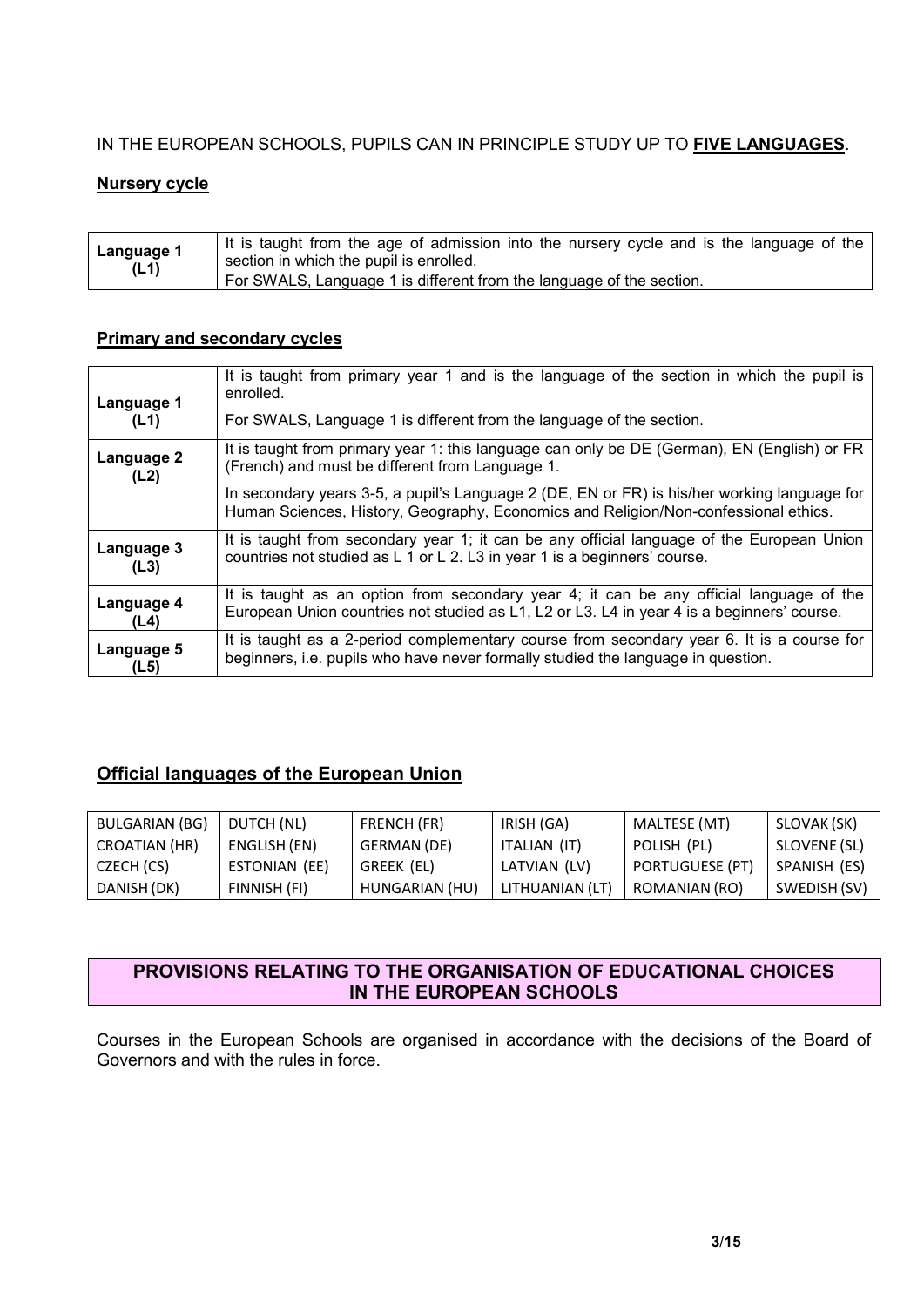# INSTRUCTIONS

Please fill in this application for admission with your utmost care. The mandatory particulars required on this form must be completed by the applicant.

#### It will only be taken into consideration WHEN ALL THE DOCUMENTS REQUIRED HAVE BEEN SUPPLIED.

Once the application has been submitted, the applicant may not change the enrolment application.

#### DOCUMENTS TO BE SUPPLIED WITH THE ENROLMENT APPLICATION:

|                | A passport-sized photo.                                                                                                                                                                                                                                                                                                                                                                                                                                                                  |
|----------------|------------------------------------------------------------------------------------------------------------------------------------------------------------------------------------------------------------------------------------------------------------------------------------------------------------------------------------------------------------------------------------------------------------------------------------------------------------------------------------------|
| $\blacksquare$ | A birth certificate issued by the local authority, where the child was born, or a certified copy<br>thereof.                                                                                                                                                                                                                                                                                                                                                                             |
| ٠              | An employment certificate issued by the personnel department of your institution (only for<br>EU/JRC employees or employees of Societies having made a financial agreement with the<br>school).<br>Where both legal representatives are employed by the European institutions, only the person<br>who receives education and/or family allowances from his/her institution is required to supply the<br>employment certificate./ Financial Agreement validity declaration by the Company |
|                | . Full school reports for the 2019/2020 school year and the last report(s) received in<br>2020/2021. If the school does not issue school reports during the year, a school attendance<br>certificate.<br>These documents are not necessary for admission to the Nursery and Primary Year 1.                                                                                                                                                                                              |
| $\blacksquare$ | At the end of the current school year, the school report for 2021/2022 indicating whether<br>the child has been promoted to the year above. If the Class Council's decision is not clearly<br>indicated in the final report, a school certificate stating whether the child has been promoted to<br>the year above.                                                                                                                                                                      |
| ٠              | In cases of separation/divorce, the supporting document (in DE, EN, FR or IT) which<br>establishes that the person applying for enrolment has official parental authority over the child<br>and if he/she is acting alone, that he/she has sole parental authority over the child, or that<br>he/she is acting with the other legal representative's permission. Where appropriate, the judicial<br>decision allowing the applicant to apply for the child's enrolment alone.            |
| ٠              | For in-year enrolments, a school attendance certificate.                                                                                                                                                                                                                                                                                                                                                                                                                                 |
|                | Kindly return the form SOLELY starting from page 5 to page 13.                                                                                                                                                                                                                                                                                                                                                                                                                           |

# IF YOU ARE INTERESTED IN THE TRANSPORT AND CANTEEN SERVICES, PLEASE FILL-IN AND RETURN RELEVANT FORMS IN ANNEX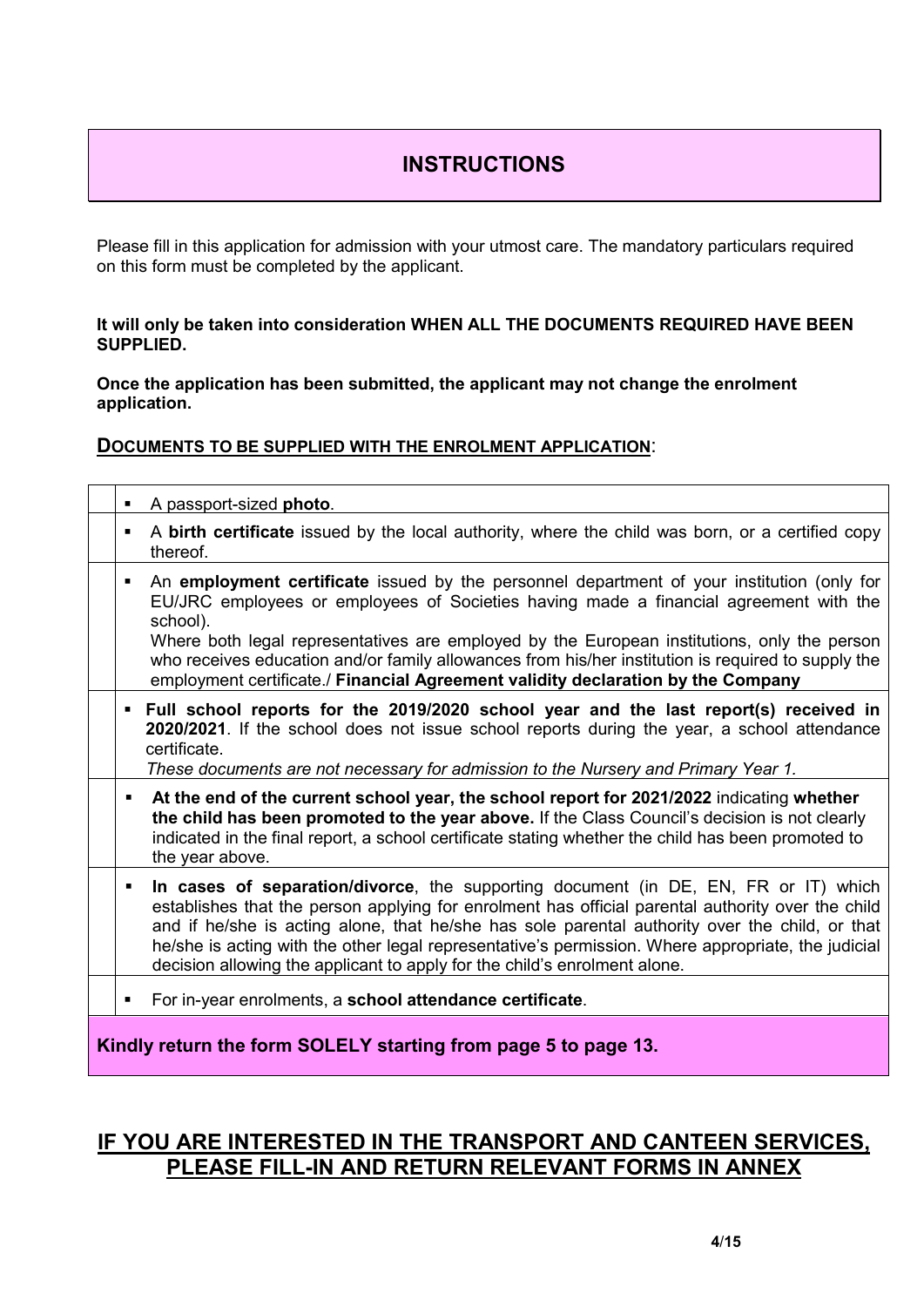### GENERAL RULES OF THE EUROPEAN SCHOOLS

The General Rules of the European School is hereby entirely accepted, as well as any amendment approved by the Board of Governors of the European Schools, during the student school path. (Regulation available on the website: www.eursc.eu).

# GDPR EU REGULATION IMPLEMENTATION 2016/679

European School Privacy Information: https://www.eurscva.eu/en/home/documents-and-links/privacy/

#### A.7. Pedagogical Reform WG – Proposal for a Language Policy in the European Schools + annexes (4)  $2019 - 01 - D - 19 - fr - 3<sup>1</sup>$

SWALS are those pupils whose mother tongue/dominant language is an official language of an EU Member State (with the exception of Irish and Maltese) but for whom no language section in their 2019-04-D-12-en-3 9/25 mother tongue/dominant language (L1) exists in their school. If one of the language sections of the European Schools corresponding to a category I or II pupil's mother tongue/dominant language is not open in the school, this pupil is entitled to tuition in his/her L1, working on the assumption that the School has at its disposal a duly qualified teacher, or can recruit one. If one of the language sections of the European Schools corresponding to category III pupil's mother tongue/ dominant language is not open in the school, this pupil is entitled to tuition in his/her L1, if a course already exists and if it does not create a new group. Should the course have to be terminated, the category III pupils concerned would have to switch their L1 to their L2 and would have to choose a new L2. They would be allowed two years to catch up.

The applicant vouches for the truth of the information given in the present document and undertakes to notify the school of any changes, which may occur in respect of this information.

The undersigned declares that he/she has been informed that his/her request will be accepted only when he/she receives a written confirmation from the headmaster. The pupil cannot attend the School before this written confirmation. The undersigned declares that he/she has read the school general rules (see extract to be signed, unabridged edition on the website www.eursc.eu ) and undertakes to respect them.

The applicant undertakes to pay all the fees, including the school insurance premium, the photocopy contribution, the renting of the locker, the books published by the School and any other expense to be charged to parents under the terms and conditions fixed by the school authorities. In case a minor is dependent on both parents, they bind themselves jointly and severally to pay all the fees even in case of future separation or divorce.

#### PLEASE TAKE NOTE THAT DEPOSITS ARE NOT REIMBURSABLE.

The undersigned declares that he/she has been informed that the School may require the child to take a language test in order to check what his/her dominant language is and choose the appropriate language section, in the child's best interests. Once the language section has been determined, the pupil is supposed to remain in the same section throughout his or her schooling and declares also to be informed of the pedagogical reform about SWALS L1 tuition of students in category III.

Date: ............................................ Signature (legible) of the legal representatives:

................................................................................. ..............................................................................

 <sup>1</sup> Cfr. 2019-04-D-12-en-3 (www.eursc.eu) 9/25 Decisions of the enlarged meeting of the Board of Governors of the European Schools Meeting of 9-12 April 2019 – Athens (Greece) Approved by written procedure No 2019/28 on 8 July 2019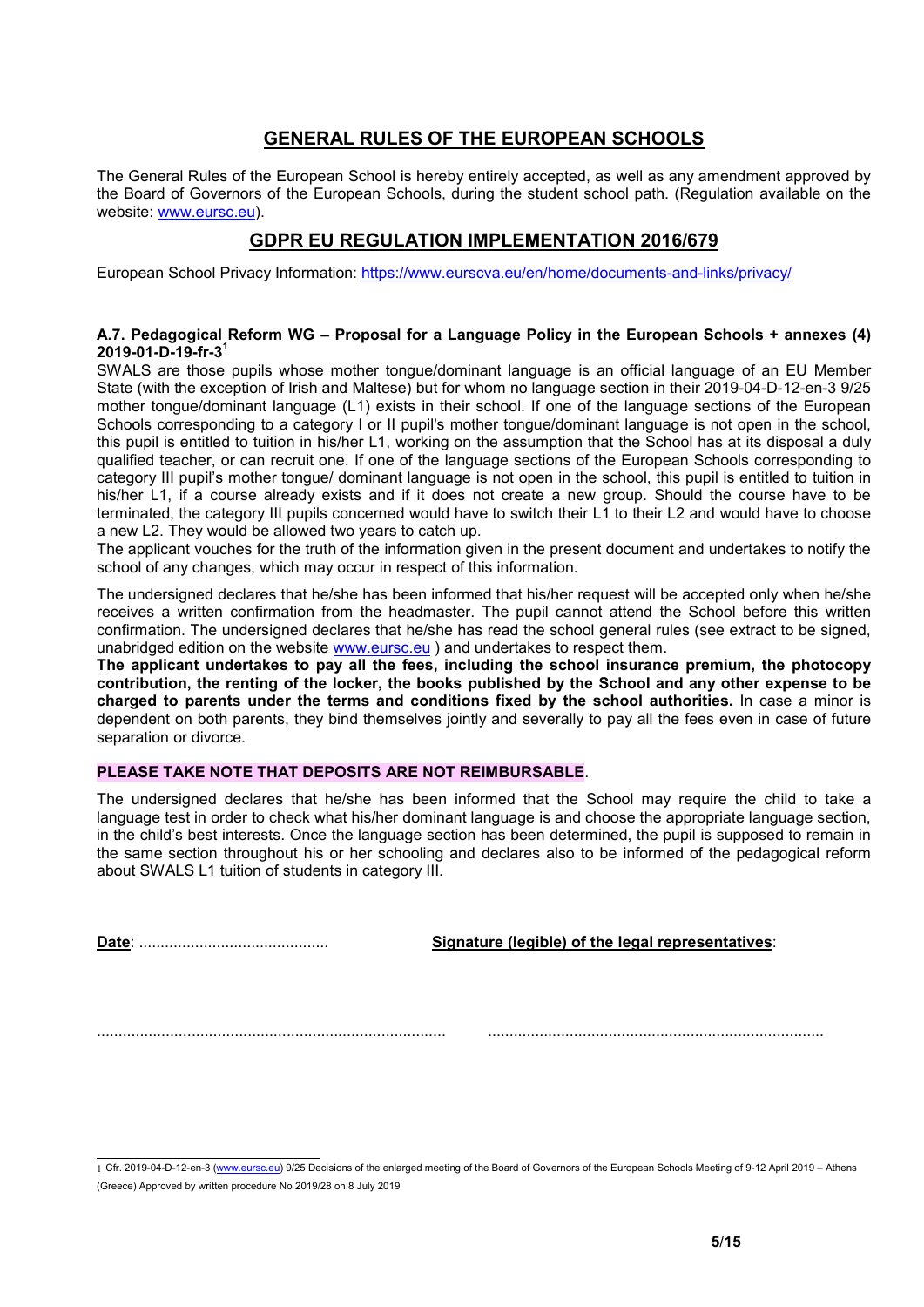#### FOR OFFICIAL USE ONLY:

| Data di<br>ricevimento | Data di<br><b>Inserimento</b> | <b>Ciclo</b> | <b>Classe</b> | <b>Sezione</b><br>linguistica | Codice datore di<br>lavoro |
|------------------------|-------------------------------|--------------|---------------|-------------------------------|----------------------------|
|                        |                               |              |               |                               |                            |
|                        |                               |              |               |                               |                            |

| Parere del<br>Direttore aggiunto | <b>Decisione del</b><br><b>Direttore</b> | Eventuali osservazioni |
|----------------------------------|------------------------------------------|------------------------|
|                                  |                                          |                        |
|                                  |                                          |                        |
|                                  |                                          |                        |
|                                  |                                          |                        |

INFORMATION SHEET

# I. INFORMATION CONCERNING THE PUPIL:

|                                                                                                      |  |  |  |  | $Sex: \Box M / \Box F$ |  |
|------------------------------------------------------------------------------------------------------|--|--|--|--|------------------------|--|
|                                                                                                      |  |  |  |  |                        |  |
|                                                                                                      |  |  |  |  |                        |  |
|                                                                                                      |  |  |  |  |                        |  |
| Language(s) spoken at home: with father (all manumanologynomic manumanologynomic manumanologynomic m |  |  |  |  |                        |  |
| Year requested: YEAR 1 2 3 4 5 6 7                                                                   |  |  |  |  |                        |  |
|                                                                                                      |  |  |  |  |                        |  |
| <b>Beginning from:</b>                                                                               |  |  |  |  |                        |  |
| Pupil's main residence:                                                                              |  |  |  |  |                        |  |
|                                                                                                      |  |  |  |  |                        |  |
|                                                                                                      |  |  |  |  |                        |  |
|                                                                                                      |  |  |  |  |                        |  |

<sup>2</sup> Table of equivalences in Annex II 2014-03-D-14-en-10 (www.eursc.eu)

Photo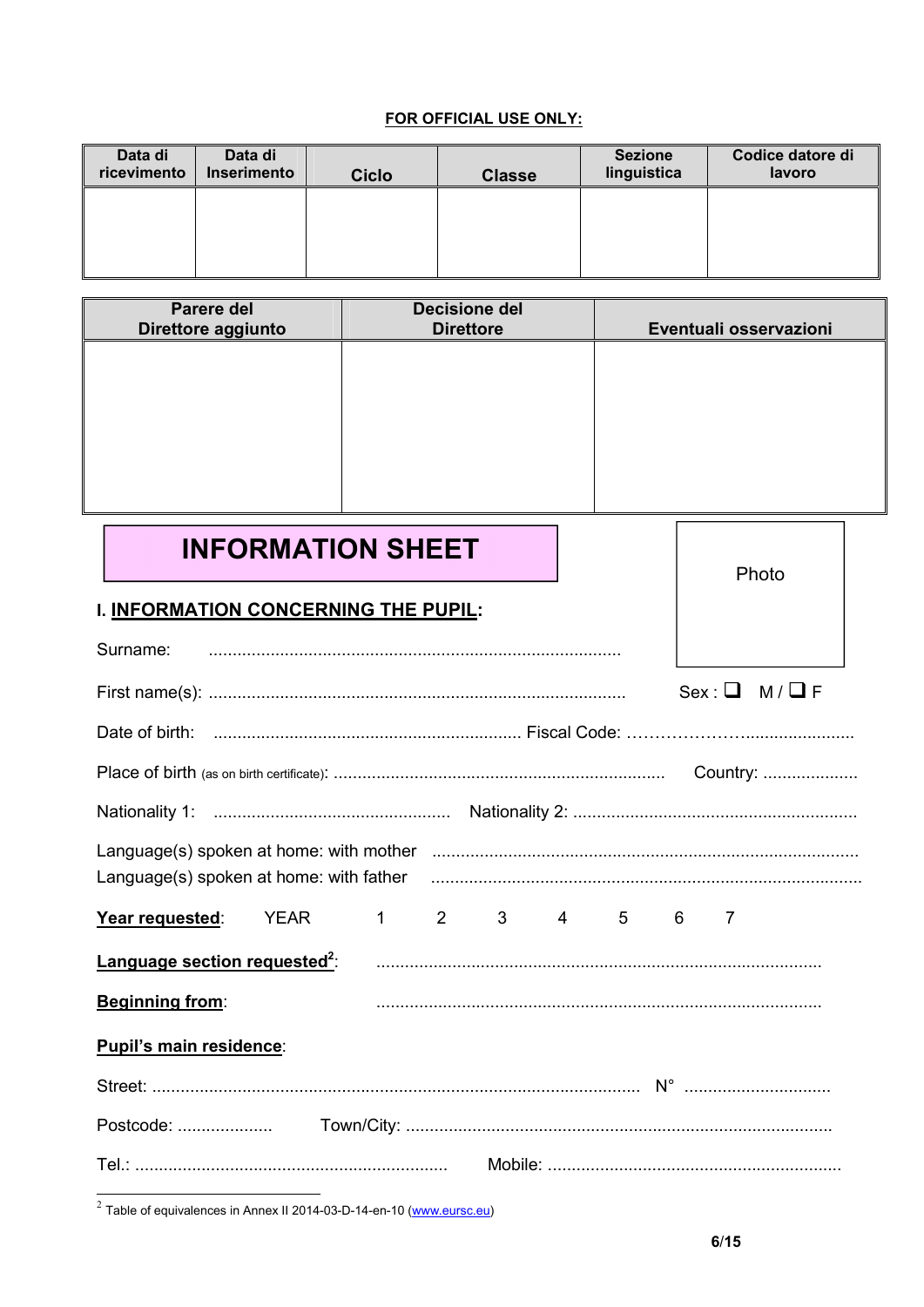### SCHOOLS ATTENDED BY THE PUPIL DURING THE LAST THREE SCHOOL YEARS:

| School year | Name of the school / Town | Class |
|-------------|---------------------------|-------|
|             |                           |       |
|             |                           |       |
|             |                           |       |
|             |                           |       |
|             |                           |       |

### Linguistic competences (please indicate all the languages spoken by the child):

| Languages | Number of years of<br>study | Degree of knowledge                    |
|-----------|-----------------------------|----------------------------------------|
|           |                             | basic/intermediate/very good/excellent |
|           |                             | basic/intermediate/very good/excellent |
|           |                             | basic/intermediate/very good/excellent |

### PUPILS WITH LEARNING DIFFICULTIES / DISABILITIES

|        | Has your child already received educational support?           | $\blacksquare$ Yes | ∩ No |
|--------|----------------------------------------------------------------|--------------------|------|
|        | Does your child have:                                          |                    |      |
| $\Box$ | learning difficulties requiring educational support?           | $\Box$ Yes         | ∩ No |
| $\Box$ | learning disabilities requiring intensive educational support? | $\Box$ Yes         | ∩ No |
|        |                                                                |                    |      |
|        |                                                                |                    |      |
|        |                                                                |                    |      |
|        |                                                                |                    |      |

Please attach a detailed diagnosis and/or a multidisciplinary medical-psychological-pedagogical assessment and contact the school Directorate for further information.<sup>3</sup> Information and documents communications will be treated in the strictest confidentiality.

### School Psychologist

Parents/ Legal Responsible give their permission to child possible  $\Box$  Yes /  $\Box$  No consultations of the school psychologist\*

 $3$  See document 2012-05-D-14-en-9, which can be consulted on the European Schools' website  $\frac{www.eursc.eu}{m}$ 

<sup>\*</sup> Information available on the psychologist webpage: www.eurscva.eu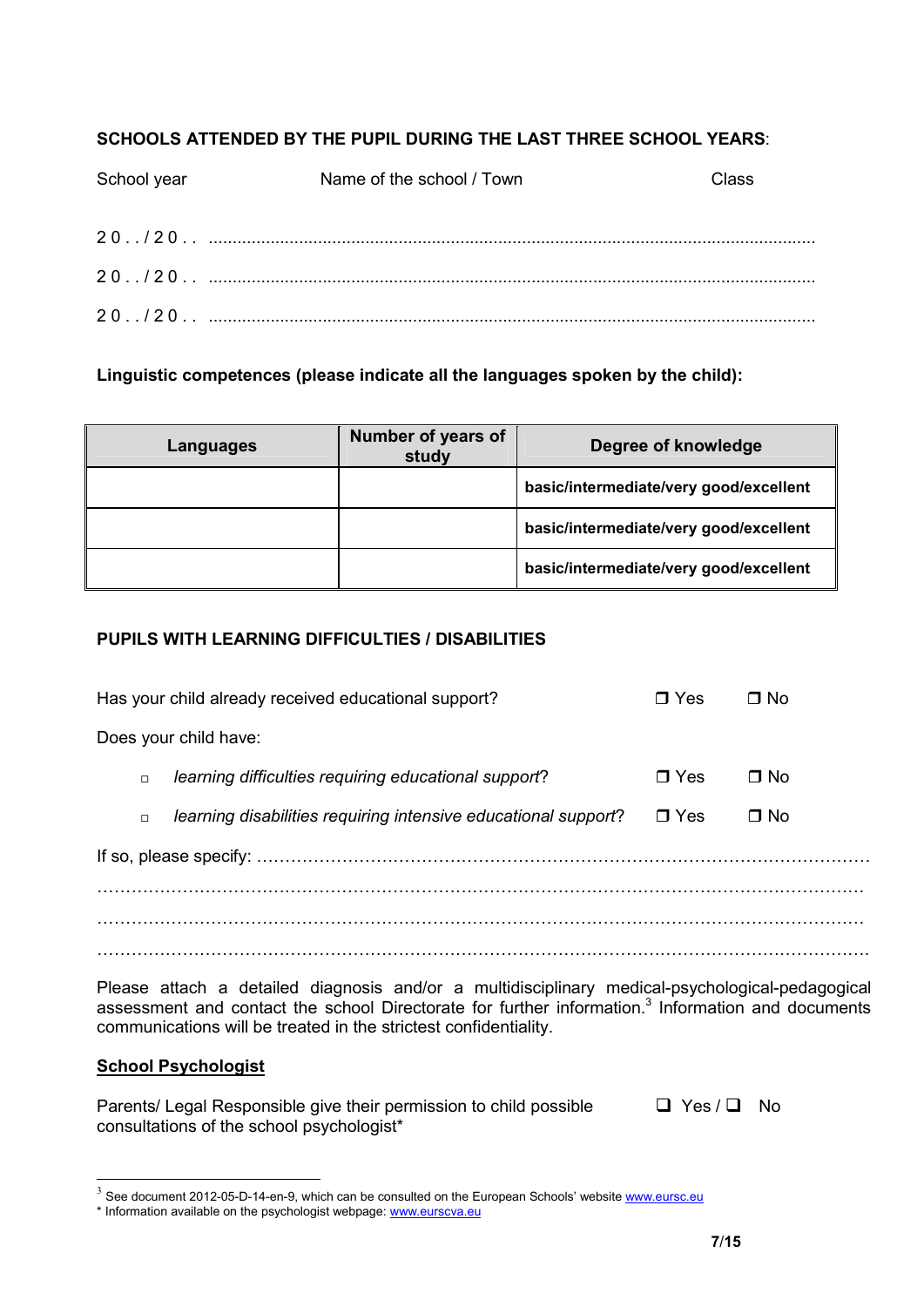### **II. INFORMATION ABOUT THE FAMILY**

| Number of children in the family:                                 |                  |       |              |
|-------------------------------------------------------------------|------------------|-------|--------------|
| Number of children at the European School:                        |                  |       |              |
| Information about children already attending the European School: |                  |       |              |
| <b>Surname and first name</b>                                     | Language section | -evel | <b>Class</b> |
|                                                                   |                  |       |              |
|                                                                   |                  |       |              |
|                                                                   |                  |       |              |

Information concerning other children whom you envisage enrolling into the European School Varese in the years to come:

| <b>Surname and first name</b> | Date of birth | <b>Year of enrolment</b> | <b>Lang. section/class</b> |
|-------------------------------|---------------|--------------------------|----------------------------|
|                               |               |                          |                            |
|                               |               |                          |                            |
|                               | .             |                          |                            |
|                               |               |                          | .                          |
|                               |               |                          |                            |

## For those coming from abroad or from far away: Permanent address

| Tel.: |  |  |
|-------|--|--|

| ☞ | Person to contact in case of emergency: |  |  |  |  |  |  |  |  |  |  |  |  |  |  |  |  |  |  |  |  |
|---|-----------------------------------------|--|--|--|--|--|--|--|--|--|--|--|--|--|--|--|--|--|--|--|--|
|   |                                         |  |  |  |  |  |  |  |  |  |  |  |  |  |  |  |  |  |  |  |  |
|   |                                         |  |  |  |  |  |  |  |  |  |  |  |  |  |  |  |  |  |  |  |  |
|   |                                         |  |  |  |  |  |  |  |  |  |  |  |  |  |  |  |  |  |  |  |  |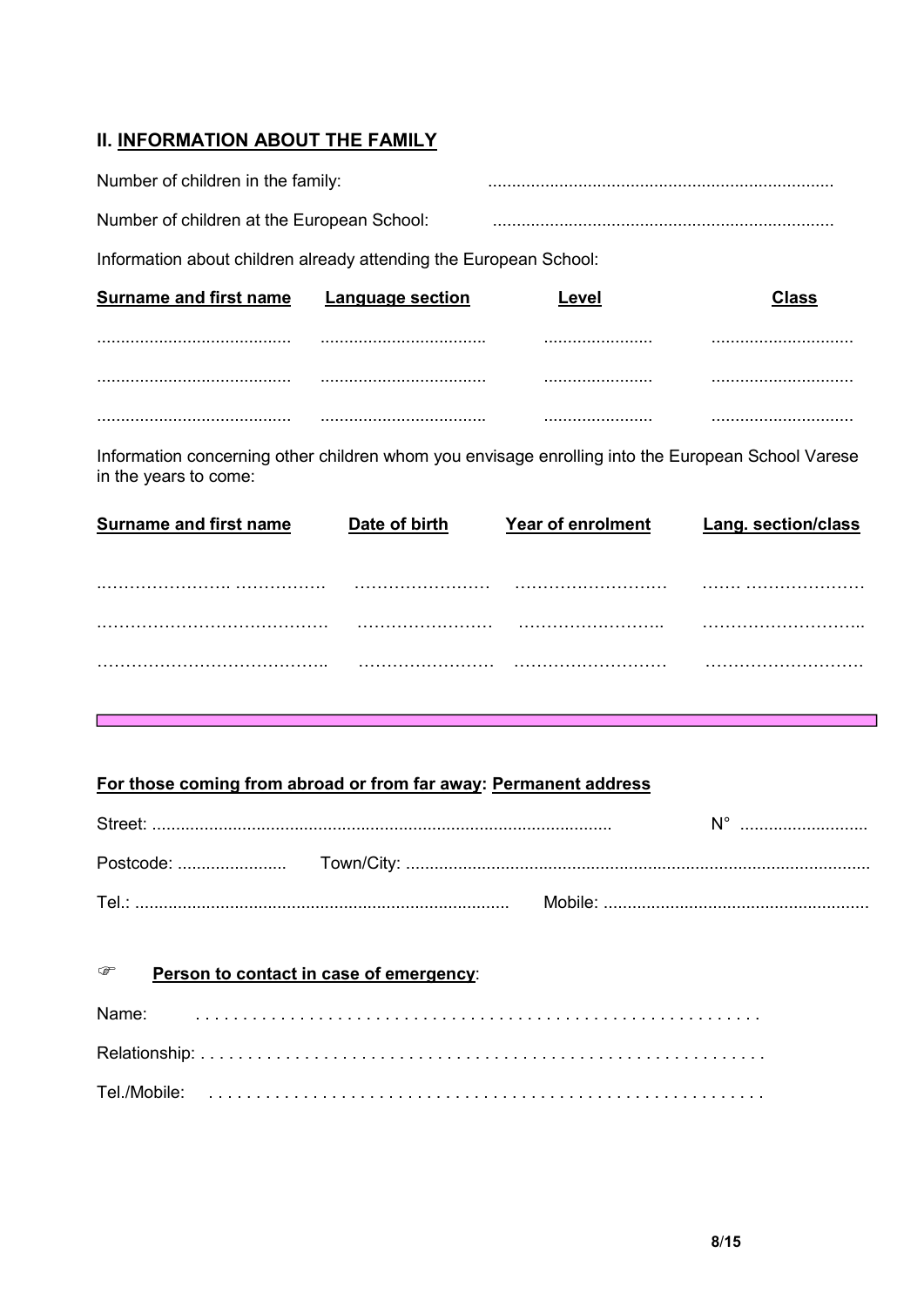# III. INFORMATION ABOUT THE LEGAL REPRESENTATIVES<sup>4</sup>

| Surname:                                                                                         |                                                                                                                 |
|--------------------------------------------------------------------------------------------------|-----------------------------------------------------------------------------------------------------------------|
| First name:                                                                                      |                                                                                                                 |
|                                                                                                  |                                                                                                                 |
| Nationality:                                                                                     |                                                                                                                 |
|                                                                                                  |                                                                                                                 |
|                                                                                                  |                                                                                                                 |
|                                                                                                  |                                                                                                                 |
|                                                                                                  |                                                                                                                 |
|                                                                                                  |                                                                                                                 |
| Private address :                                                                                |                                                                                                                 |
|                                                                                                  |                                                                                                                 |
|                                                                                                  |                                                                                                                 |
|                                                                                                  |                                                                                                                 |
|                                                                                                  |                                                                                                                 |
| ******************************                                                                   |                                                                                                                 |
| Surname:                                                                                         |                                                                                                                 |
| First name:                                                                                      |                                                                                                                 |
|                                                                                                  |                                                                                                                 |
| Nationality:                                                                                     |                                                                                                                 |
| Profession:                                                                                      |                                                                                                                 |
|                                                                                                  |                                                                                                                 |
|                                                                                                  |                                                                                                                 |
| Tel. office:                                                                                     |                                                                                                                 |
| Email office:                                                                                    |                                                                                                                 |
| Private address :                                                                                |                                                                                                                 |
|                                                                                                  |                                                                                                                 |
|                                                                                                  |                                                                                                                 |
|                                                                                                  |                                                                                                                 |
|                                                                                                  |                                                                                                                 |
| If the parents are separated or divorced: Please indicate which legal representative(s) has/have |                                                                                                                 |
| parental authority over the child<br>٠                                                           | $\Box$ father and $\Box$ mother (joint authority)                                                               |
| $\Box$<br>main custody of the child (main residence)                                             | sole authority father or □ sole authority mother<br>$\Box$ father or $\Box$ mother or<br>$\Box$ equal residency |

 $4$  A child's legal representatives are invested with parental authority over him/her. They are required to consent to enrolment jointly, unless one of them is able to claim sole parental authority over the pupil under the law or pursuant to a judicial decision.

<sup>&</sup>lt;sup>5</sup> If you are a professional (wo)man or an entrepreneur please state clearly the exact name of your company.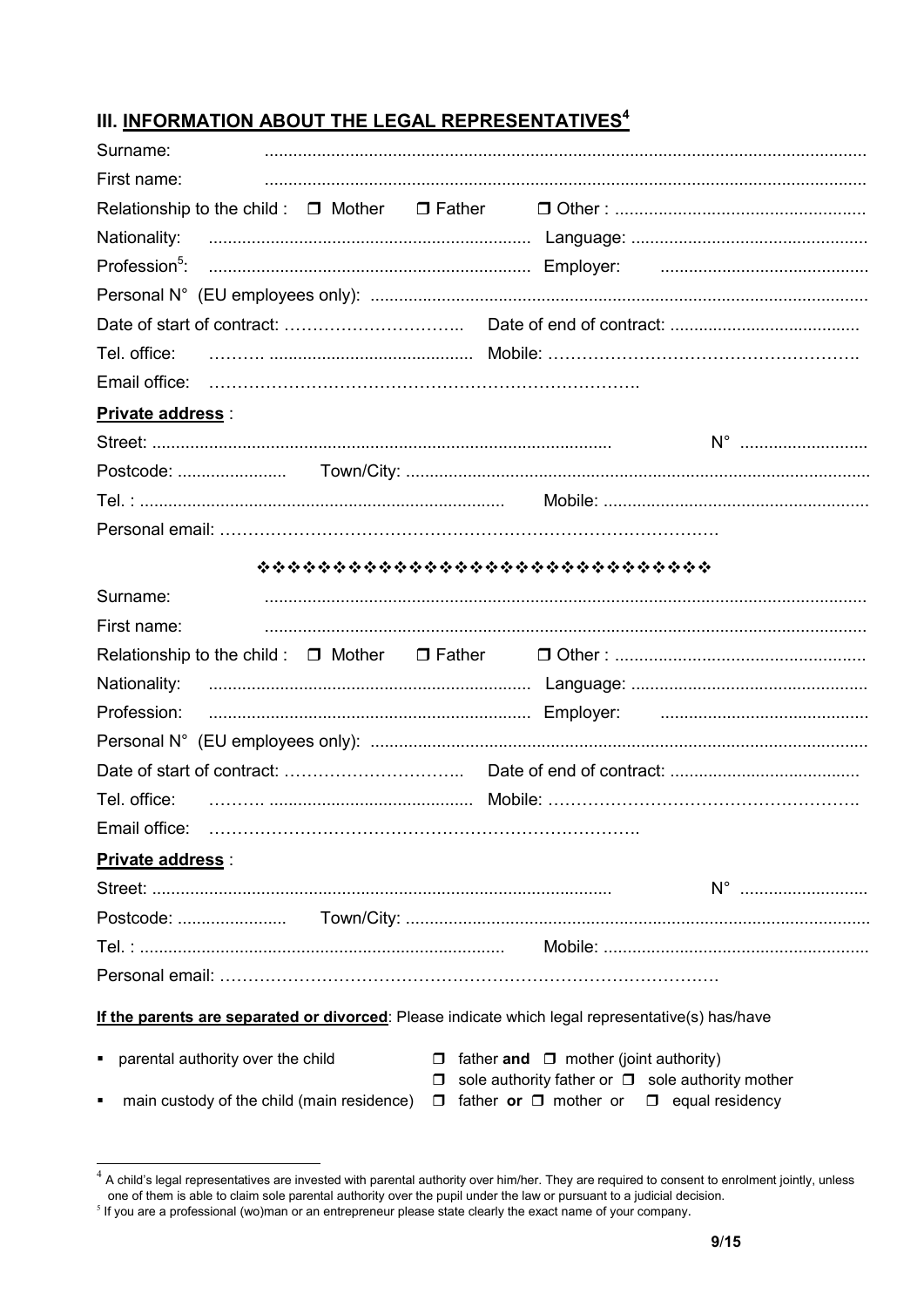If the applicant for enrolment does not have parental authority over the child concerned but is regarded as having this child as a dependant:

| Surname:                        |                                                                                                                                                                                                 |
|---------------------------------|-------------------------------------------------------------------------------------------------------------------------------------------------------------------------------------------------|
| First name:                     |                                                                                                                                                                                                 |
|                                 |                                                                                                                                                                                                 |
| Nationality:                    |                                                                                                                                                                                                 |
|                                 |                                                                                                                                                                                                 |
|                                 |                                                                                                                                                                                                 |
|                                 |                                                                                                                                                                                                 |
| Tel. office:                    |                                                                                                                                                                                                 |
|                                 |                                                                                                                                                                                                 |
| <b>Private address:</b>         |                                                                                                                                                                                                 |
|                                 |                                                                                                                                                                                                 |
|                                 |                                                                                                                                                                                                 |
|                                 |                                                                                                                                                                                                 |
|                                 |                                                                                                                                                                                                 |
|                                 |                                                                                                                                                                                                 |
|                                 |                                                                                                                                                                                                 |
|                                 |                                                                                                                                                                                                 |
| Letters of payment be sent to:  | FATHER Q MOTHER Q OTHER D                                                                                                                                                                       |
| ☞<br>Correspondence be sent to: | FATHER Q MOTHER Q OTHER D                                                                                                                                                                       |
|                                 |                                                                                                                                                                                                 |
| information, which may occur.   | The applicant confirms that the information provided in this form is true to the best of his/her<br>knowledge and hereby undertakes to notify the Director's secretariat of any changes to this |
|                                 |                                                                                                                                                                                                 |
|                                 | Signature legible of the legal representatives:                                                                                                                                                 |
|                                 |                                                                                                                                                                                                 |
|                                 |                                                                                                                                                                                                 |

 $<sup>6</sup>$  If you are a professional (wo)man or an entrepreneur please state clearly the exact name of your company.</sup>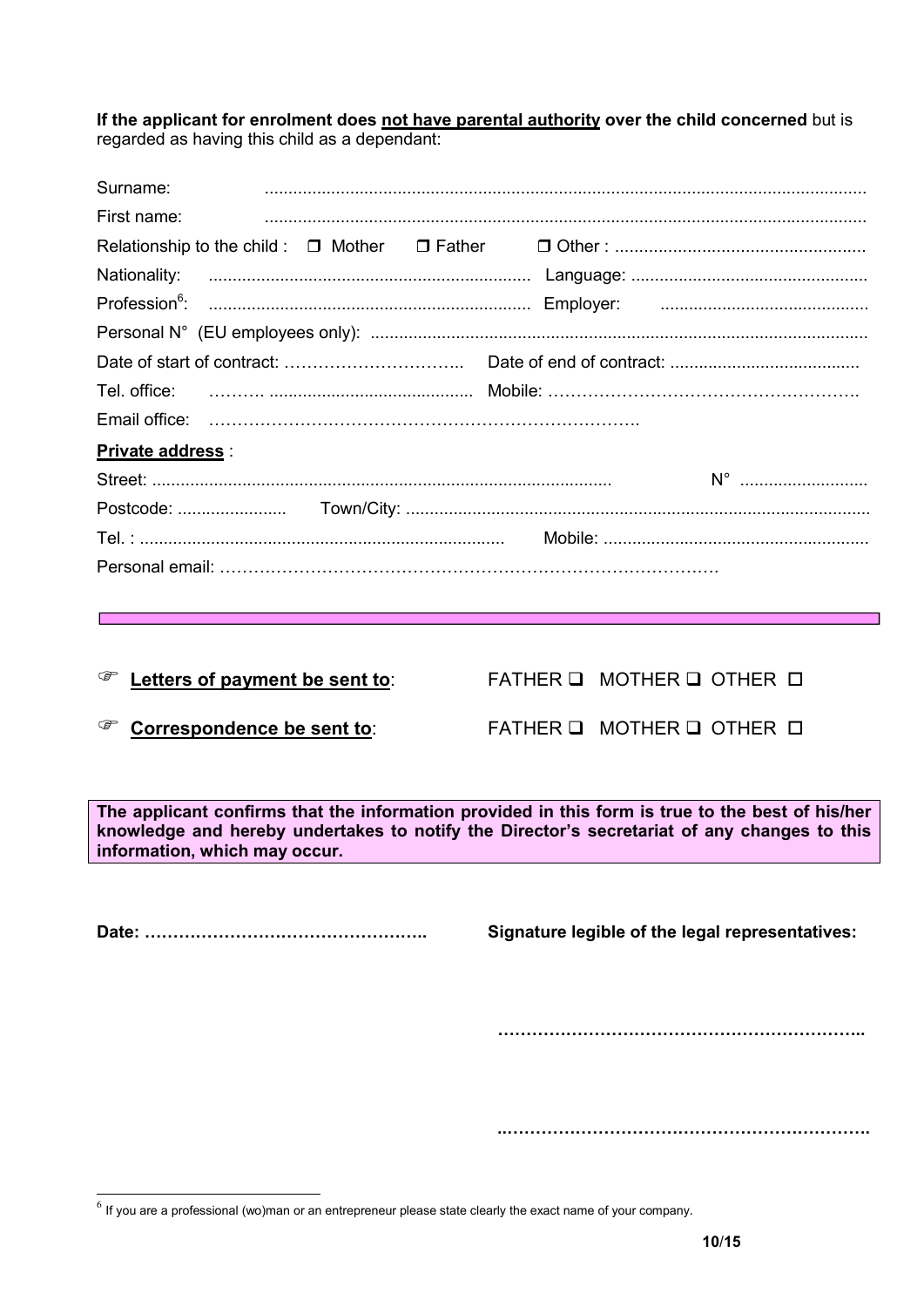# CHOICE of SUBJECTS

| I. For pupils in the SECONDARY CYCLE (Year $1 - 2 - 3$ )                                                                                                                                                  |  |  |  |  |  |  |  |  |
|-----------------------------------------------------------------------------------------------------------------------------------------------------------------------------------------------------------|--|--|--|--|--|--|--|--|
| For those pupils who do not have the language section corresponding to their mother tongue,<br>please indicate whether you wish them attend their mother tongue course:                                   |  |  |  |  |  |  |  |  |
| BULGARIAN ❑ CROATIAN ❑ CZECH ❑ DANISH ❑ ESTONIAN ❑ FINNISH ❑ GREEK ❑ HUNGARIAN ❑ LATVIAN ❑<br>LITHUANIAN ❑ POLISH ❑ PORTUGUESE ❑ ROMANIAN ❑ SLOVAKIAN ❑ SLOVENIAN □ SPANISH ❑ SWEDISH❑                    |  |  |  |  |  |  |  |  |
| <b>Other National Language (ONL):</b>                                                                                                                                                                     |  |  |  |  |  |  |  |  |
| Only for pupils who have Irish nationality: Irish<br>$\Box$ Yes<br>⊟ No<br>Only for pupils who have Maltese nationality: Maltese<br>$\Box$ Yes $\Box$ No                                                  |  |  |  |  |  |  |  |  |
| Religion / Ethics classes in L2 from Year 3 onwards:                                                                                                                                                      |  |  |  |  |  |  |  |  |
| organised:                                                                                                                                                                                                |  |  |  |  |  |  |  |  |
| $\Box$ Jewish $\Box$ Islamic<br>$\Box$ Orthodox<br>Catholic<br>$\Box$ Protestant                                                                                                                          |  |  |  |  |  |  |  |  |
| Ethics                                                                                                                                                                                                    |  |  |  |  |  |  |  |  |
| These courses are organised in accordance with the provisions adopted by the Board of Governors. <sup>7</sup>                                                                                             |  |  |  |  |  |  |  |  |
| $\Box$ German<br>Language 2 (1 <sup>st</sup> foreign language):<br>$\Box$ English<br>$\Box$ French                                                                                                        |  |  |  |  |  |  |  |  |
| Language 3 (2 <sup>nd</sup> foreign language):<br>choice from any of the official languages of the European Union.                                                                                        |  |  |  |  |  |  |  |  |
| The Language 3 course is a beginners' course. A Language 3 course can only be organised if at least 7 pupils enrol. Please<br>give a second choice in case there are too few pupils to organise a course: |  |  |  |  |  |  |  |  |
|                                                                                                                                                                                                           |  |  |  |  |  |  |  |  |
| <b>II. For SECONDARY Year 2</b>                                                                                                                                                                           |  |  |  |  |  |  |  |  |
| Latin (option): Choosing this course in S2 means that the option must continue to be taken in S3                                                                                                          |  |  |  |  |  |  |  |  |
| This means also that in S3 it's not possible to choose ICT                                                                                                                                                |  |  |  |  |  |  |  |  |
| This is a two-period course<br>$\Box$ Yes $\Box$ No                                                                                                                                                       |  |  |  |  |  |  |  |  |
| III. For SECONDARY Year 3                                                                                                                                                                                 |  |  |  |  |  |  |  |  |
| Latin or ICT.                                                                                                                                                                                             |  |  |  |  |  |  |  |  |
| Please indicate your choice. A course can be created only if at least 7 pupils enrol.                                                                                                                     |  |  |  |  |  |  |  |  |
| $\Box$ Latin (2-period option) or $\Box$ ICT (2-period option) or $\Box$ No option                                                                                                                        |  |  |  |  |  |  |  |  |
| Signature legible of the legal representatives:                                                                                                                                                           |  |  |  |  |  |  |  |  |
|                                                                                                                                                                                                           |  |  |  |  |  |  |  |  |

 $7$  See document 2014-02-D-14-en-3, which can be consulted on the European Schools' website  $www.eursc.eu$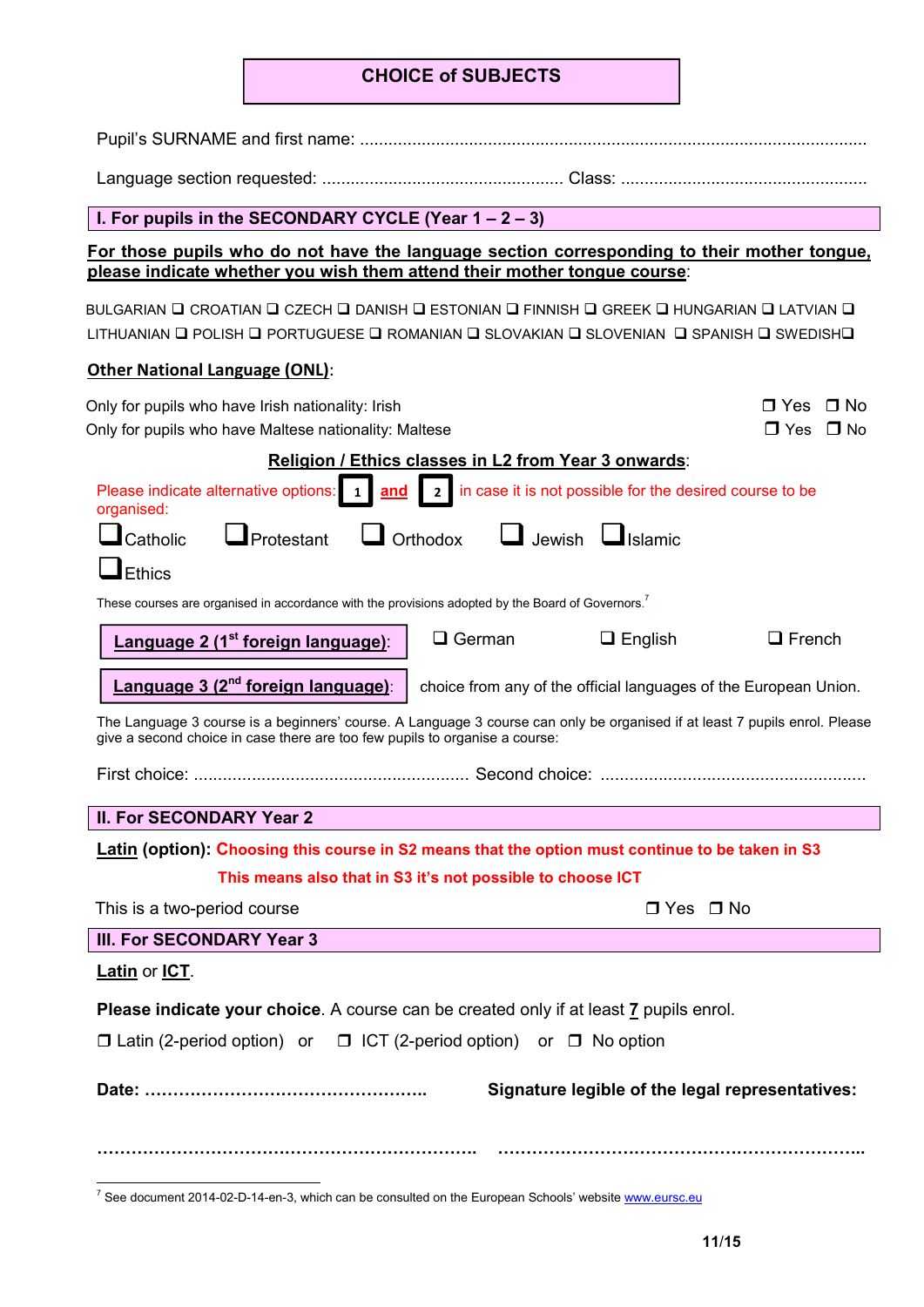#### IV. For SECONDARY Years 4 and 5 pupils

#### I. ORGANISATION OF COURSES

Each pupil will be required to take 31 periods per week (33 choosing mathematics 6 periods). The outline timetable shown below comprises 27 or 29 periods (referred to henceforth as p.) of core subjects, common to all pupils, plus 4 (minimum) to 8 (maximum) option periods. For the latter, pupils have to choose from seven subjects. The timetable below applies to both years  $4$  and  $5<sup>th</sup>$  years.

| Core subjects (compulsory) |           | <b>Options</b> *(4 p. minimum)       |      |  |  |  |
|----------------------------|-----------|--------------------------------------|------|--|--|--|
|                            |           |                                      |      |  |  |  |
| Language 1                 | 4 p.      | Language 4                           | 4 p. |  |  |  |
| Language 2                 | 3 p.      | Latin                                | 4 p. |  |  |  |
| Language 3                 | 3 p.      | <b>Ancient Greek</b>                 | 4 p. |  |  |  |
| Physical education         | 2 p.      | Economics in L <sub>2</sub> or HCL   | 4 p. |  |  |  |
| Religion/Ethics in L2      | 1 p.      | Art                                  | 2 p. |  |  |  |
| Human sciences in L2       |           | Music                                | 2 p. |  |  |  |
| History                    | 2 p.      | <b>ICT</b>                           | 2 p. |  |  |  |
| Geography                  | 2 p.      |                                      |      |  |  |  |
| Natural sciences           |           |                                      |      |  |  |  |
| Biology                    | 2 p.      | * An option is organised if at least |      |  |  |  |
| Chemistry                  | 2 p.      | 7 pupils request it.                 |      |  |  |  |
| <b>Physics</b>             | 2 p.      |                                      |      |  |  |  |
| <b>Mathematics</b>         | 4 or 6 p. |                                      |      |  |  |  |

#### Comments:

SWALS are normally enrolled in the Anglophone, Francophone or German-speaking section.

Language 1 will be the mother tongue/ dominant language and Language 2 will be the language of the section. Religion/Ethics course are organised in Language 2, in accordance with the decisions of the Board of  $Goveror^8$ 

L4 in year 4 is a beginners' course.

If an insufficient number of pupils have chosen Economics, so that a course in this subject cannot be organised in their Language 2, it may be organised in the language of the school's host country (HCL). Pupils choosing ONL (4-periods course) may not choose a Language 4.

The choice of options made in year 4 continues to be applicable in year 5 and is decisive for the choice to be made in years 6 and 7.

V. For SECONDARY Years 4 and 5 pupils (minimum 31 or 33 periods)

### Please make relevant subject choices on the School website:

IT/EN: www.eurscva.eu – ciclo secondario – Documenti e Links – Orientamento:

Scelte online future 4e (e scelte online nuovi alunni classi 4° e 5° – prima iscrizione a scuola)

*Choices online future 4th (and choices online new students to 4th and 5th grades – first enrolment to School)*

Data: ........................................... Firma (leggibile) dei responsabili legali:

................................................................................. ...........................................................................

<sup>&</sup>lt;sup>8</sup> Document 2011-01-D-33-en, which can be consulted on www.eursc.eu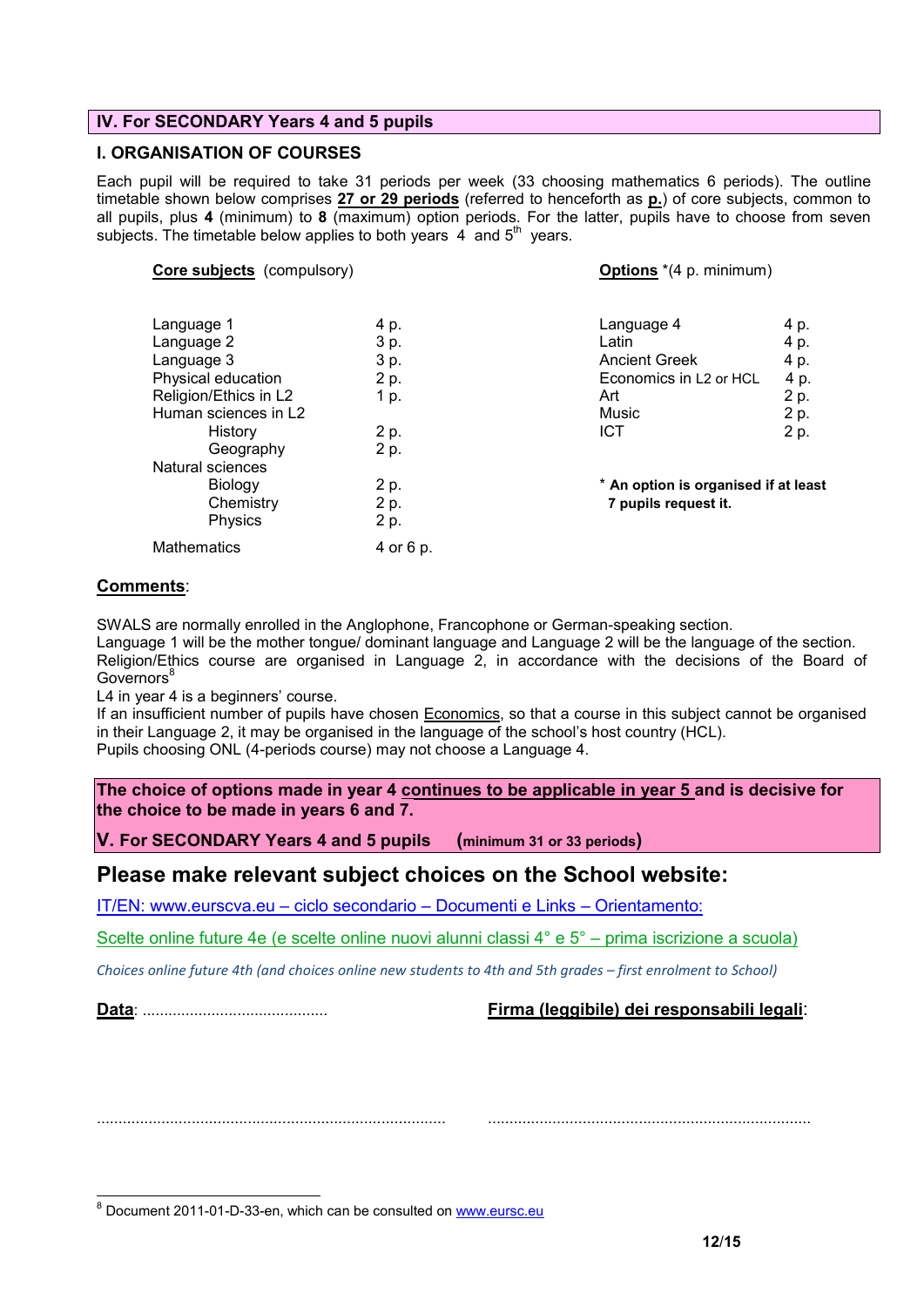### VI. For SECONDARY Years 6 and 7 pupils (minimum 31 – maximum 35 periods)

# Please make relevant subject choices on the School website:

IT/EN: www.eurscva.eu – ciclo secondario – Documenti e Links – Orientamento:

Scelte online future 6e

*Choices online future 6th grade*

For enrolment in Secondary years 6 and 7, parents are requested to contact the Chief Educational Advisor without delay in order to choose the most suitable options (a document on the subject is available on request).

The Regulations for the European Baccalaureate require all candidates to have followed the whole of the last two years of the secondary section in a European School. Any pupil coming from another school system will have to follow classes in secondary year 6 in the European School from the first day of the new school year in September.

Date: ………………………………………….. Signature legible of the legal representatives:

…………………………………………………………. ………………………………………………………..

### END OF THE FORM TO BE COMPLETED AND RETURNED

### IF YOU ARE INTERESTED IN THE TRANSPORT AND CANTEEN SERVICES, PLEASE FILL-IN AND RETURN RELEVANT FORMS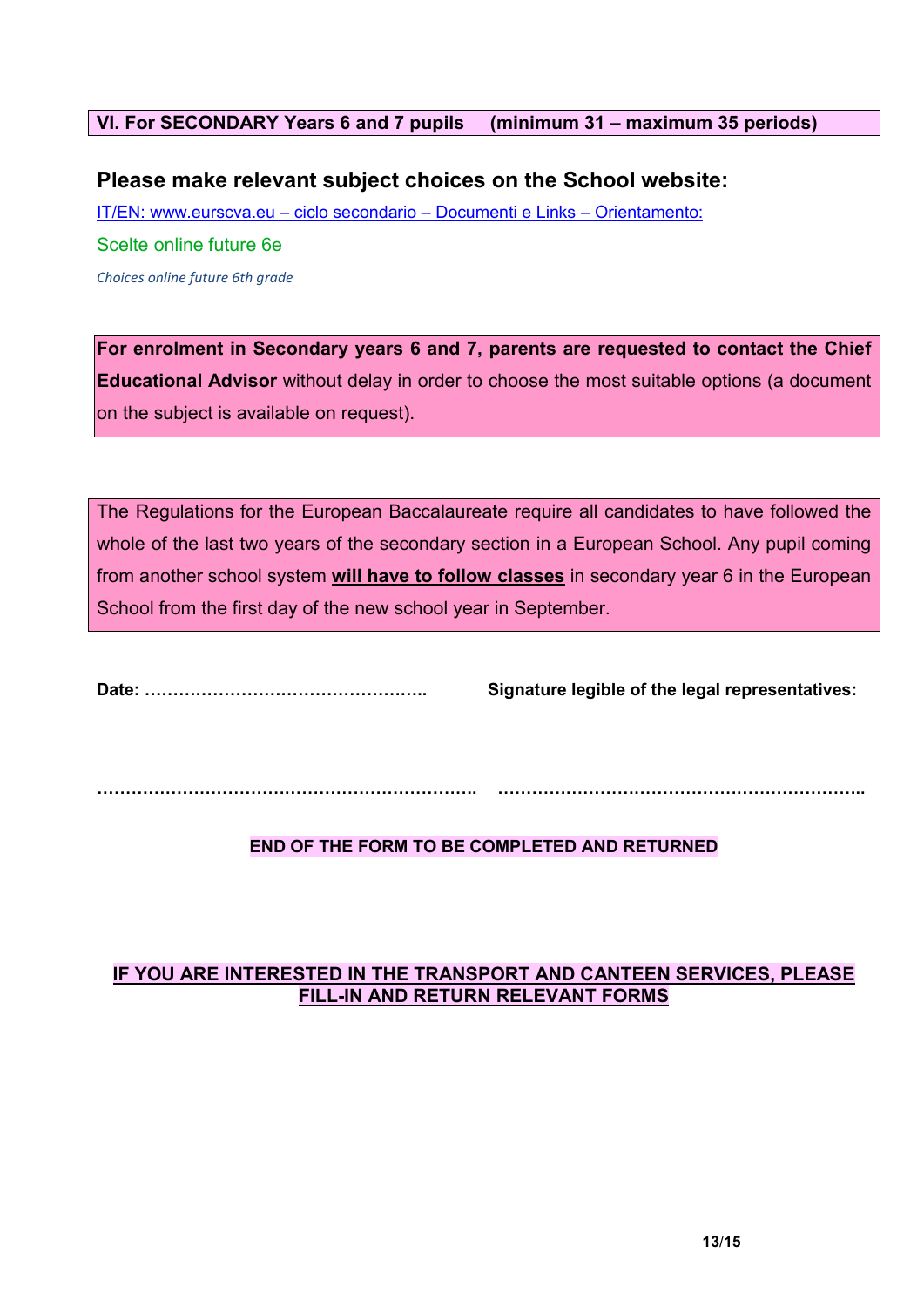#### *COOPERATIVA GESTIONE TRASPORTI ALUNNI SCUOLA EUROPEA DI VARESE*

#### INFORMATION FORM

*To be handed in together with the pupil's application form for the European School of Varese*

The information herein required is essential to take into consideration the pupil for the transport programme of the European School of Varese and is not in any case binding for the purposes of the following contract (point 1):

1. In June the new bus programme 2022/2023 will be available and it will be possible to stipulate the contract for the school transport service. The Transport service agreement will be sent *only* to those who will have manifested their interest by filling out this form, which must be returned to the main administrative office of the School together with the application form.

2. The admission of the pupil to the European School of Varese is an essential condition for sending and accepting the transportation service agreement 2022/2023.

#### *INFORMATION REGARDING THE PUPIL*

| Address                           |                                                                                                                                                                               |  |  |  |  |  |  |  |  |  |
|-----------------------------------|-------------------------------------------------------------------------------------------------------------------------------------------------------------------------------|--|--|--|--|--|--|--|--|--|
|                                   |                                                                                                                                                                               |  |  |  |  |  |  |  |  |  |
|                                   |                                                                                                                                                                               |  |  |  |  |  |  |  |  |  |
| School Cycle and requested class: |                                                                                                                                                                               |  |  |  |  |  |  |  |  |  |
|                                   | $\Box$ Nursery $\Box$ 1 $\Box$ 2<br>$\Box$ Primary $\Box$ 1 $\Box$ 2 $\Box$ 3 $\Box$ 4 $\Box$ 5<br>□ Secondary $\Box 1$ $\Box 2$ $\Box 3$ $\Box 4$ $\Box 5$ $\Box 6$ $\Box 7$ |  |  |  |  |  |  |  |  |  |
|                                   | Requested language section: $\Box$ French $\Box$ English $\Box$ Italian $\Box$ Dutch $\Box$ German                                                                            |  |  |  |  |  |  |  |  |  |
|                                   | <b>INFORMATION REGARDING THE PUPIL'S LEGAL REPRESENTATIVES</b>                                                                                                                |  |  |  |  |  |  |  |  |  |
|                                   |                                                                                                                                                                               |  |  |  |  |  |  |  |  |  |
|                                   |                                                                                                                                                                               |  |  |  |  |  |  |  |  |  |
|                                   |                                                                                                                                                                               |  |  |  |  |  |  |  |  |  |
|                                   |                                                                                                                                                                               |  |  |  |  |  |  |  |  |  |
|                                   |                                                                                                                                                                               |  |  |  |  |  |  |  |  |  |
|                                   | E-mail address where to send further information for the enrolment to the transport service:                                                                                  |  |  |  |  |  |  |  |  |  |

| <u>.</u> . |  |
|------------|--|

*Please fill out and select all the requested information.*